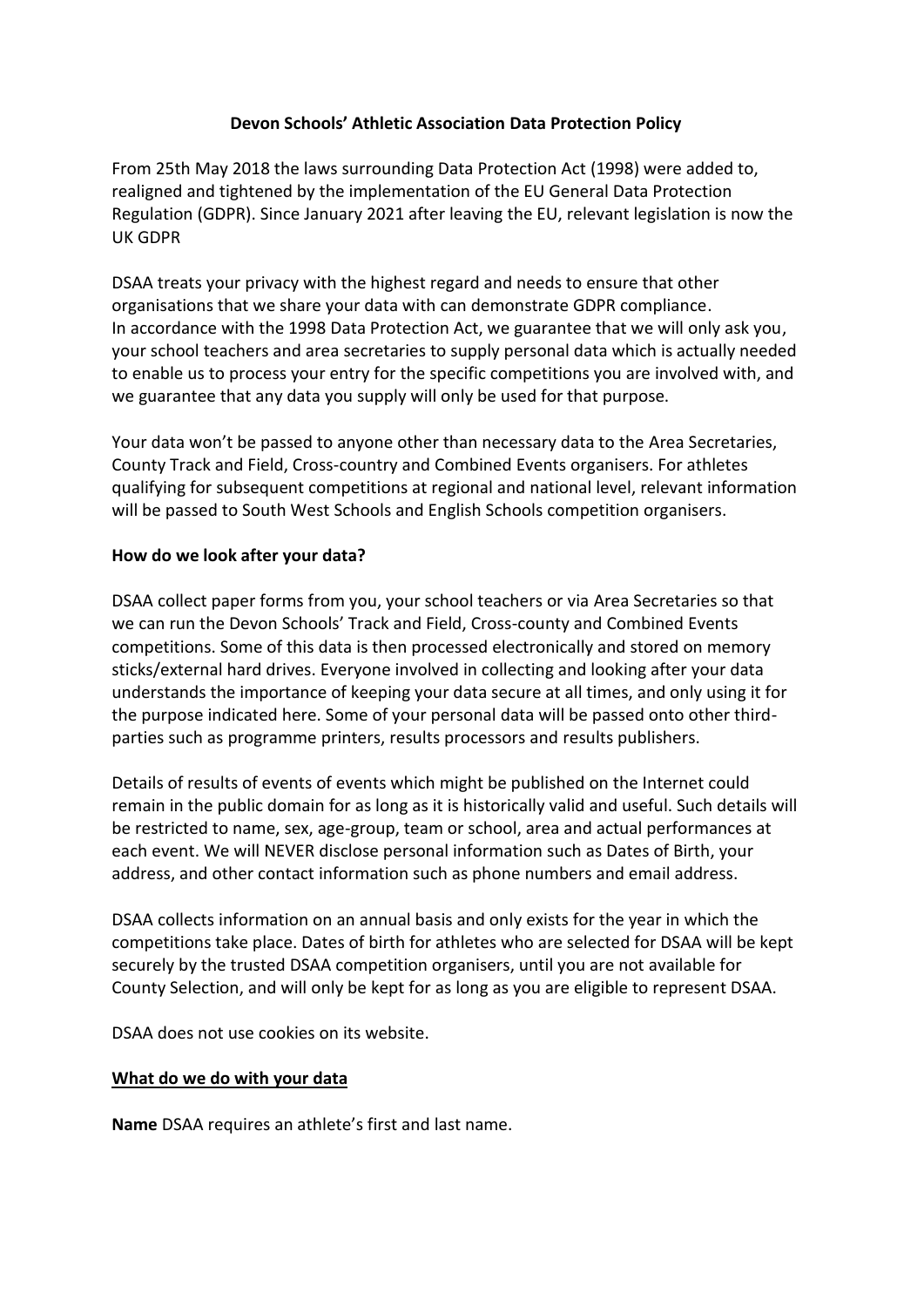This may be published in an event programme and will appear in the results of events, both printed and online. Results may be sent to newspapers or magazines for wider distribution. This information will also appear on any printed certificates to be handed out to you in recognition of your achievement and will appear on entry forms to subsequent regional and national competitions.

**Sex** – This is obtained by you indicating in which age group you are eligible to participate in such as Junior Girls or Inter Boys

**Your Address** will only be used by County Team Managers to send you the details necessary for you to participate in the events and competitions you are selected for, and to receive any subsequent post-event certificates, results or other information. Your address will not be passed onto anyone else such as sponsors or institutions offering scholarships unless you specifically give us permission.

**Your school/college.** DSAA requires the name of the school/college an athlete attends to check eligibility and that the school/college is affiliated to the Area it belongs in.

This might be published in area and county results and might be shared with your local newspapers so that they can feature specific athletes in specific events. Your selection for DSAA will be available on the DSAA website and will include your name and school/college

**Your date of birth** is required to ensure entry into the correct age group. This will be included on the entry forms to subsequent regional and national competitions

**DSAA considers this to be sensitive personal information.** DSAA will never publish dates of birth. Age data will be used and published in the results of events at the most general level, such as Intermediate Girls or simply, IG.

**Phone Numbers. DSAA** will ask you for your mobile telephone number. This is essential for safeguarding reasons and in the case of urgency. An additional contact number is required in the case of an emergency.

**DSAA considers this to be sensitive personal information.** This information will not be disclosed to anyone other than the organisers of each event, DSAA District team managers and DSAA team managers.

**Email address.** DSAA will ask you for your email address. This is necessary as it a common communication method between DSAA and an athlete

**DSAA considers this to be sensitive personal information.** This information will not be disclosed to anyone other than the organisers of each event, DSAA Area team managers and DSAA team managers.

**Event season's best performance.** You may be asked for this information if it cannot be found elsewhere. This information will be used within entry procedures and a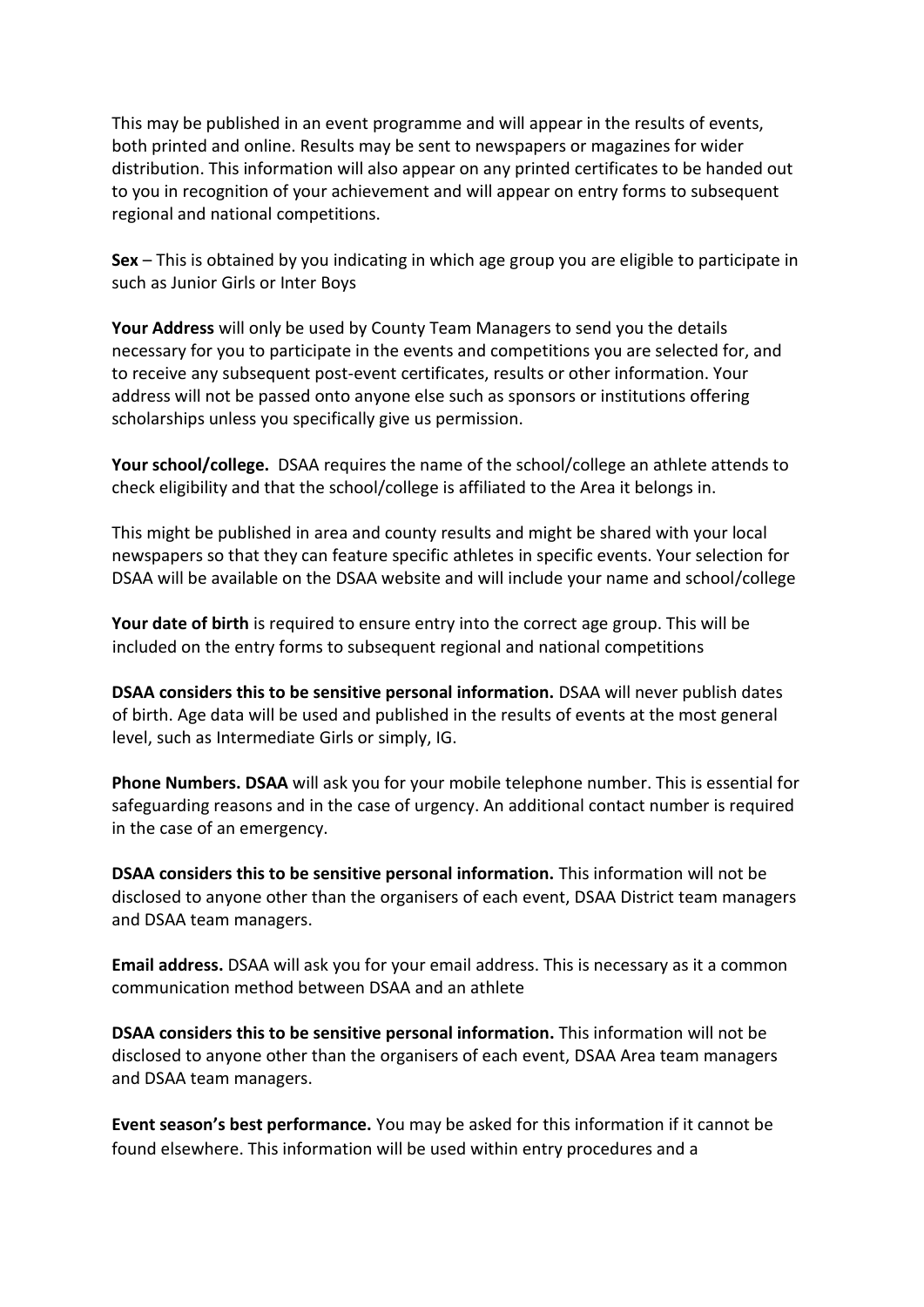championship's organisation to ensure an athlete is in the correct event heat or pool for their ability

This will be included in entries to DSAA, SWSAA and ESAA championships. It will also be required by DSAA selectors when considering discretionary selection due to an athlete not taking part in an area or county event due to injury or other personal circumstances.

Athlete performances will appear in the results of an event, may be printed on certificates and may appear in historical records.

**Medical Information.** DSAA will ask for current medical information from those athlete's who are representing the County at championships. This information may also be required by area team managers for the relevant County Championships.

Up-to-date medication and notification of medical conditions, such as asthma or allergies are required so team managers are aware of possible reactions whilst travelling to championships, in overnight accommodation and food outlets, and importantly during competition. If requested, this information will be passed to the accredited First Aid personnel at a championship.

Up-to-date medication details are required in the eventuality that an athlete is randomly chosen to submit a urine sample for analysis by the accredited testing laboratory at an ESAA championship. (ie. a drug test).

**DSAA considers this to be sensitive personal information.** This information will not be disclosed to anyone other than DSAA team managers, First Aiders, and testing laboratory staff.

**Chest and Waist size.** This is required by the DSAA kit manager so that the correct County vest and shorts can be made available for DSAA team managers to give out at regional and national events. This is also required when DSAA are ordering tracksuits for athletes to purchase on request.

**Data Protection Rules**. The Data Protection Act and GDPR states that data collected must be adequate, relevant, accurate, up-to date and not kept for longer than it is needed.

Data would be updated when an athlete is at the end of a competitive season, when an athlete moves up to another age group, or when an athlete moves school/college within the County.

Data is deleted when an athlete leaves a Devon school/college, or when an athlete is too old DSAA championships, unless we acquire a new consent to retain it.

Medical information is only relevant to one championship and is deleted immediately after its conclusion.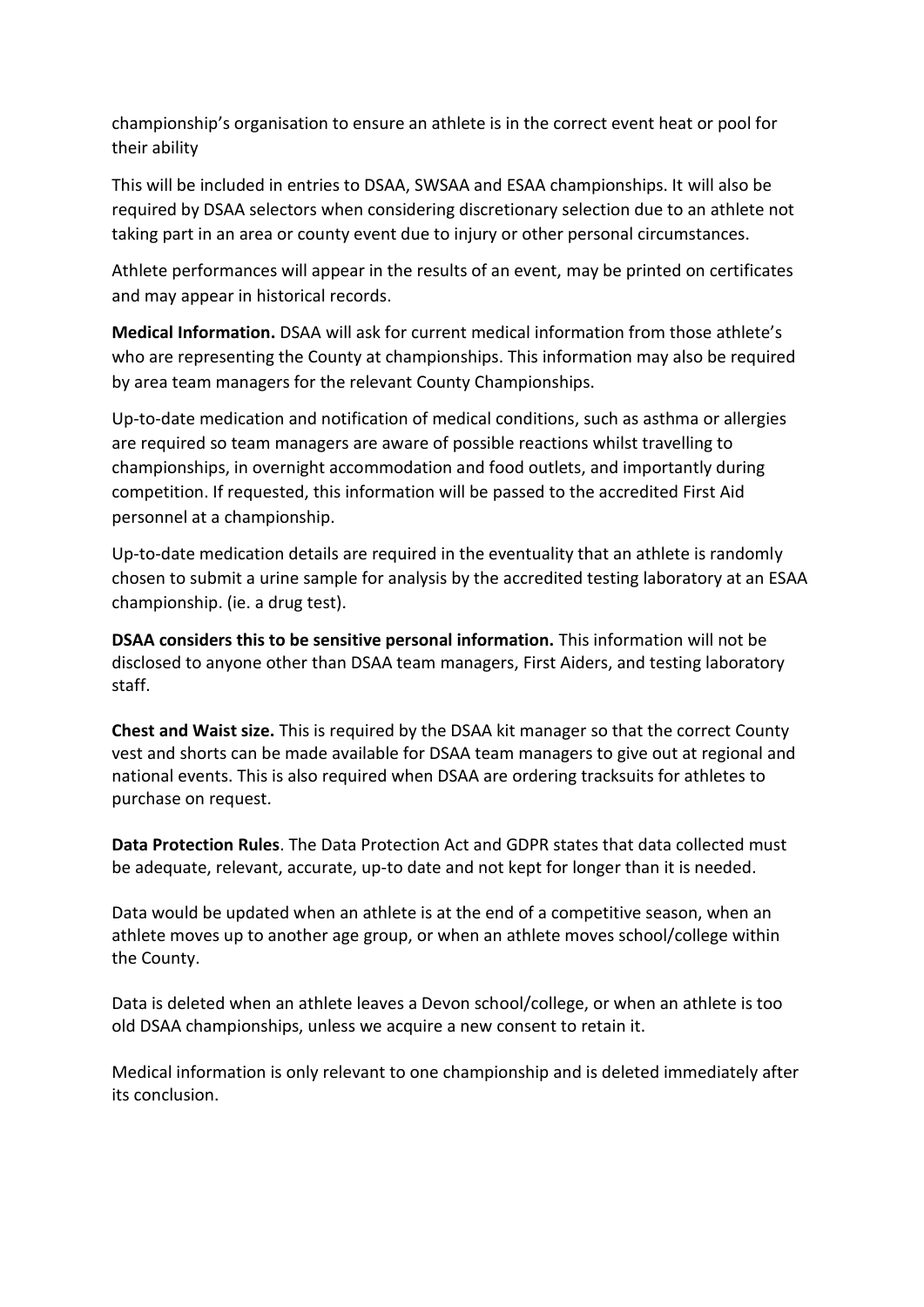### **Consent:**

An athlete's consent allows DSAA to acquire and process data, but only if we have proof that we have prior permission to do so.

All such consents can only be given freely and unconditionally, after an athlete has been made fully aware of exactly what the data is, what it will be used for, and to whom it may be passed.

# **GDPR states that the consent must be a 'clear affirmative action' and that this is 'verifiable'**

DSAA currently uses paper forms to collect relevant information. These forms indicate that the information provided will only be used by DSAA for the purposes of communication, kit provision, and completion of entry forms. It also informs athletes that full details of the DSAA Data Protection Policy can be found on the DSAA website. A printed copy of the DSAA Data Protection Policy will be available at the Area Championships where most of the DSAA Athlete Information forms are completed.

Participation in DSAA activities is not conditional on an athlete consenting to giving such data, although in practice, without providing the necessary information, it would be very difficult to enter DSAA activities.

# **GDPR states that an individual has the 'right' to be forgotten'.**

The saving and publishing of historical records are excluded from the regulation. However, athletes have the right to request any record of them be deleted from the DSAA website or future DSAA publications.

At DSAA events, either hosted or entered, there will be numerous photographers and thus many images of athletes taken. Many of these will be posted on social media, some in the press, and some may be posted on the DSAA website (for which permission would be sought). Athletes have the right to request any image of them, where they are the focus of the image, be deleted from the DSAA website or future DSAA publications.

# **Storage**

The data DSAA acquires from an athlete, an athlete's school/college teachers, or area secretaries is stored electronically on personal computers, or on paper forms at their premises or school/college. It is the responsibility of DSAA officials, area secretaries and event organisers to ensure that this data is kept secure and only used as set out in this policy.

**GDPR requires that any statement requiring consent from children must be capable of being understood by a 13-year-old child.**